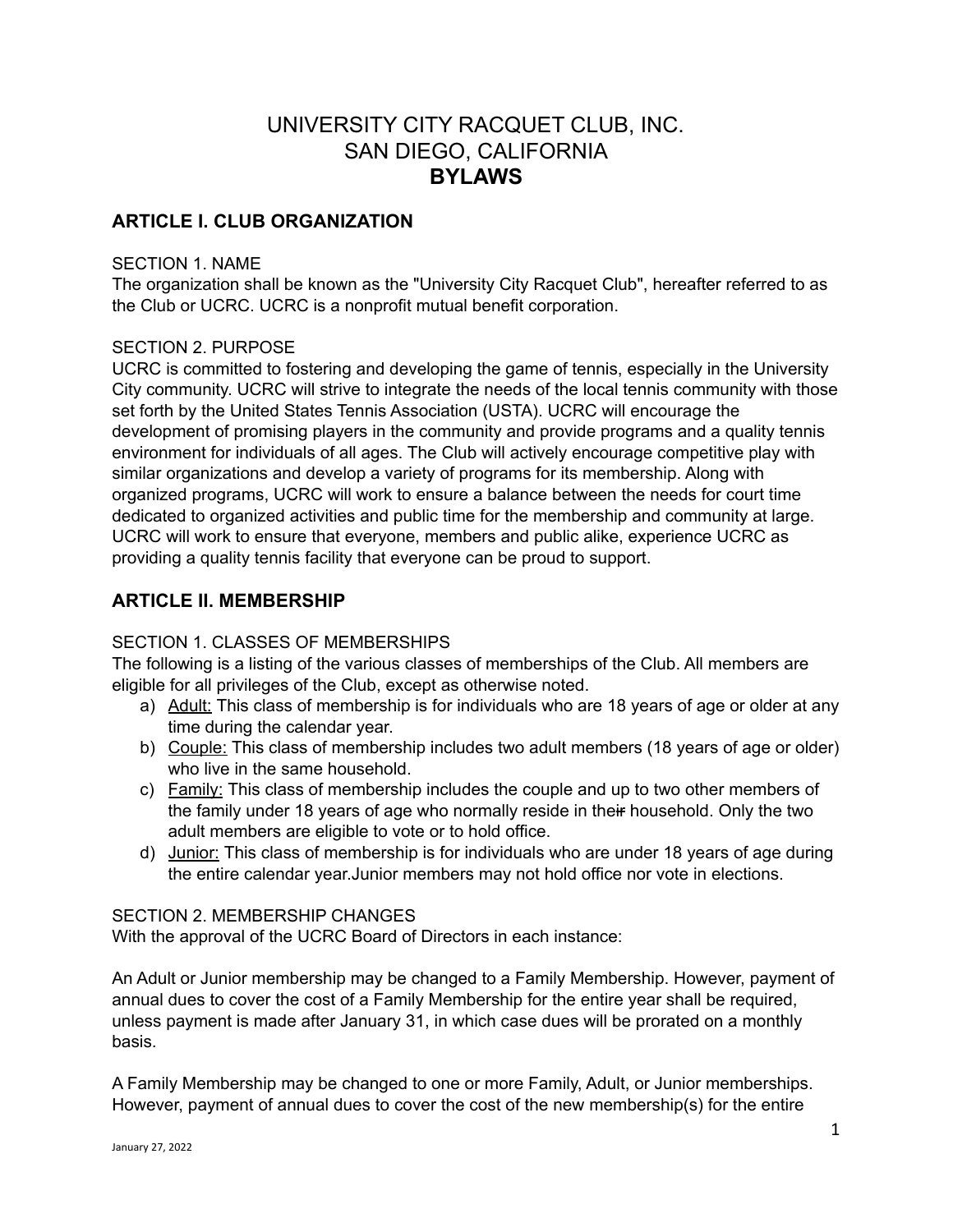year must be made, unless payment is made after January 31, in which case dues will be prorated on a monthly basis.

#### SECTION 3. ACCEPTANCE OF MEMBERS

Applications for memberships shall be submitted to clubhouse staff in-person or via email and shall be accompanied by the required dues.

#### SECTION 4. MEMBERSHIP STATUS

Membership dues are due and payable before January 1 of each calendar year for the forthcoming year. Memberships not renewed by January 31 will not be guaranteed renewal and will be processed as new memberships. Dues paid after January 31 will be prorated on a monthly basis.

New Members shall pay full annual dues if they join before January 31; if a new member joins after January 31, dues will be prorated on a monthly basis.

#### SECTION 5. SUSPENSION AND REVOCATION OF MEMBERSHIPS

Revocation of membership, other than the automatic revocation for nonpayment of dues, shall be effected only by a majority vote of the board. Such revocation action shall be only for cause and only after due notice and an opportunity for the member involved to be heard before a meeting of the board.

Suspension of membership shall be effected only by a majority action of the board and such action shall be only for cause. In the event of the suspension of a member, the suspension shall be effective immediately upon due notification of the member. Upon notification of the suspension, the member may request an appearance before the board to support a plea for reinstatement to full membership, or submit a written plea for reinstatement if unable, or unwilling to appear personally.

If a vacation of the suspension does not occur within two months, the suspension shall be considered as a permanent revocation of membership without further action by the board. When a suspension has been ordered, regardless of appeal action in progress, the suspension remains effective until vacation of the suspension, or the permanent revocation of membership has occurred.

The board may direct a suspension for a specified period of time. When this period has expired, the membership is automatically restored to full privileges to which otherwise entitled. In the event a suspension or revocation of membership occurs, membership dues previously paid shall not be refunded.

### SECTION 6. CAUSES FOR SUSPENSION OR REVOCATION OF MEMBERSHIP A membership may be suspended or revoked for any of the following reasons:

- a) Failure to pay dues on time.
- b) A serious violation of a Club rule, or for repeated violation of any Club rules.
- c) Conduct reflecting unfavorably upon the Club or using the name or influence of the Club without proper authority or for any personal gain or advantage.
- d) Activities detrimental to the Club.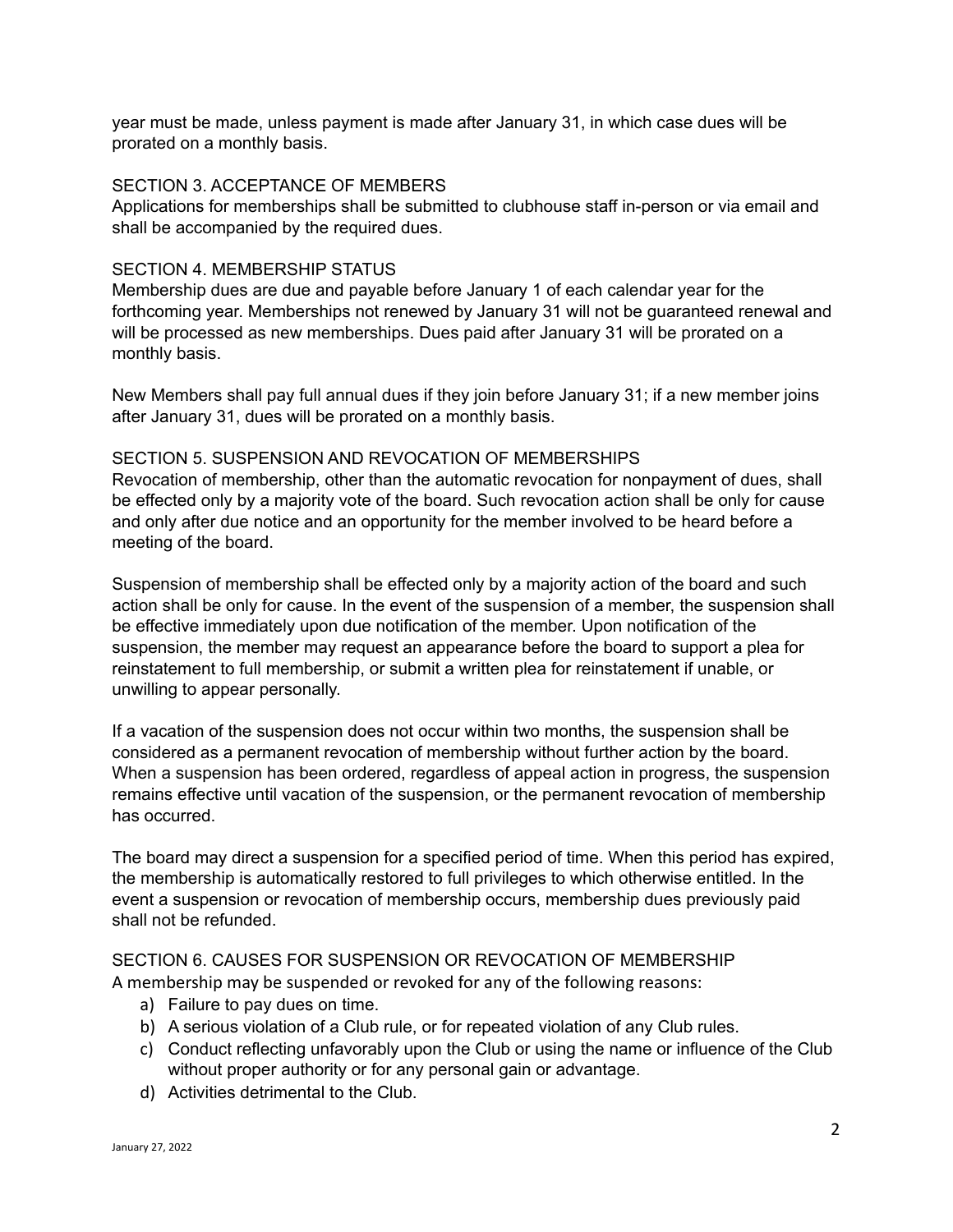e) Gross unsportsmanlike conduct, or gross disregard of the rights and privileges of other members of the Club.

### SECTION 7. REINSTATEMENT OF A MEMBER

If a suspension or revocation of membership occurs, the previous member may be reinstated only by Board action. This reinstatement will be conditional upon payment of the appropriate dues.

# **ARTICLE Ill. DUES, FEES, ASSESSMENTS, EXPENDITURES, DEBTS**

### SECTION 1. DUES, FEES AND ASSESSMENTS.

- a) The amount of dues and fees shall be as prescribed by the board from time to time.
- b) Annual membership dues are due to be paid before January 1.
- c) Fees separate from annual membership dues will be posted in the Clubhouse and/or listed on the website.
- d) Special Assessments shall be made only with the approval of a simple majority of the membership voting for such an assessment.

#### SECTION 2. EXPENDITURES

All monies received shall be used only for administrative expenditures, clubhouse & court maintenance purposes and activities related to improvements, including the building, or renovating, of a clubhouse or courts. No part of the dues, fees, or assessments of the Club shall be used for direct aid to any person or group, nor shall any member or non-member, directly or indirectly, profit from any transaction of the club unless it be shown that said profit is the result of fair and equitable bidding procedures as set by the board. Consideration may be given to the support of other non-profit organizations and causes.

#### SECTION 3. DEBTS.

- a) No member or committee shall have the power or the authority to raise funds in the name of the Club as dues or otherwise, except such power as specifically authorized by the board.
- b) Capital expenditures over \$5,000, except for maintenance purposes, shall be considered, discussed and approved by a majority vote of the Board of Directors. Indebtedness over \$3,000, except for maintenance purposes, must be submitted to the voting membership for an approval of a majority of the voting membership. The vote shall be conducted by a secure, online election service.

# **ARTICLE IV. BOARD OF DIRECTORS AND CLUB FUNCTIONS**

#### SECTION 1. COMPOSITION OF THE BOARD

The board shall consist of a minimum of seven members, who hold Family, Adult or Couple membership in the Club and shall include a President, Vice President, Secretary, Treasurer, and three non-officer Members-at-Large. The three non-officer positions shall be appointed by the elected officers each year. The Club Director shall be an ex-officio member, but will not be eligible to vote or hold office.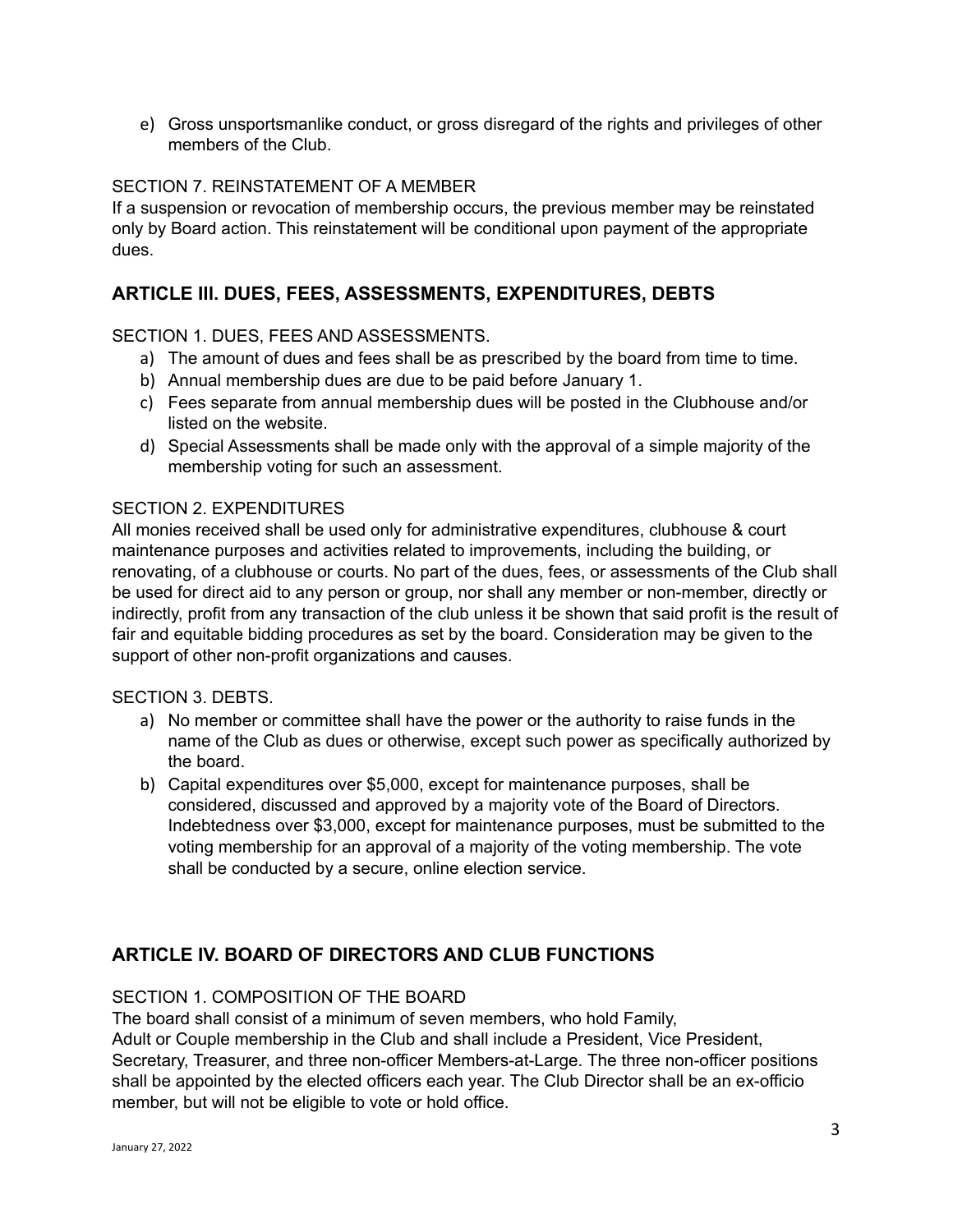### SECTION 2. ELECTIONS.

- a) Officers on the board shall be elected biennially from among and by the membership. Members in good standing may nominate themselves or another member in good standing and should specify the position sought by emailing the board by October 15 of each year.
- b) The Vice President, or another designated board member, shall compile and email the list of nominees to all board members by October 20 of each year.
- c) The election shall be conducted using a secure, online election service during the month of November.
- d) Each adult member in good standing will have one vote for each office Likewise, each adult in a couple or family membership in good standing shall have one vote for each office.
- e) The Vice President, or another designated board member, will ensure the secure, online election service is utilized properly and fairly during the election and will share the results of the election with the other board members upon the conclusion of the election.
- f) Results of the election will be emailed to the membership and will also be posted on the bulletin board in the Clubhouse and/or posted on the Club website.

## SECTION 3. RECORDING ELECTION RESULTS.

- a) The Secretary shall enter the results of any election in the minutes and notify the newly elected members of the board that their office shall commence on January 1.
- b) There shall be a joint meeting of the current and newly elected Club Officers in December of each year that an election has taken place.

### SECTION 4. SPECIAL ELECTIONS.

- a) Special elections shall be held if requested by a written petition of at least 30% of the eligible voting membership of the Club. Such a petition may request either the recall of a particular board member or amendment of the bylaws.
- b) If a petition seeking board member recall or an amendment of the bylaws is received, the Vice President, or another designated board member, shall verify the signatures thereon, and if an adequate number appear, notify the President who shall call a special election. The election date is to be no earlier than 15 days and no later than 30 days from the date that the petition is officially submitted to the board.
- c) The special election shall be conducted using a secure, online election service.
- d) A majority vote of the votes cast will be required for a successful recall of a board member or for a change to any bylaw.

### SECTION 5. TERM OF OFFICE.

The term of office of each regularly elected officer shall run for two consecutive years from January 1 of year one through December 31 of year two of the two year term.

### SECTION 6. AUTHORITY OF THE BOARD.

The Board of Directors is responsible for the activities of the Club. This authority shall include, but not be limited to, jurisdiction over the following:

a) The determination and collection of all dues, fees, and assessments. Any assessment of the membership must have the approval of the majority of the Club membership voting in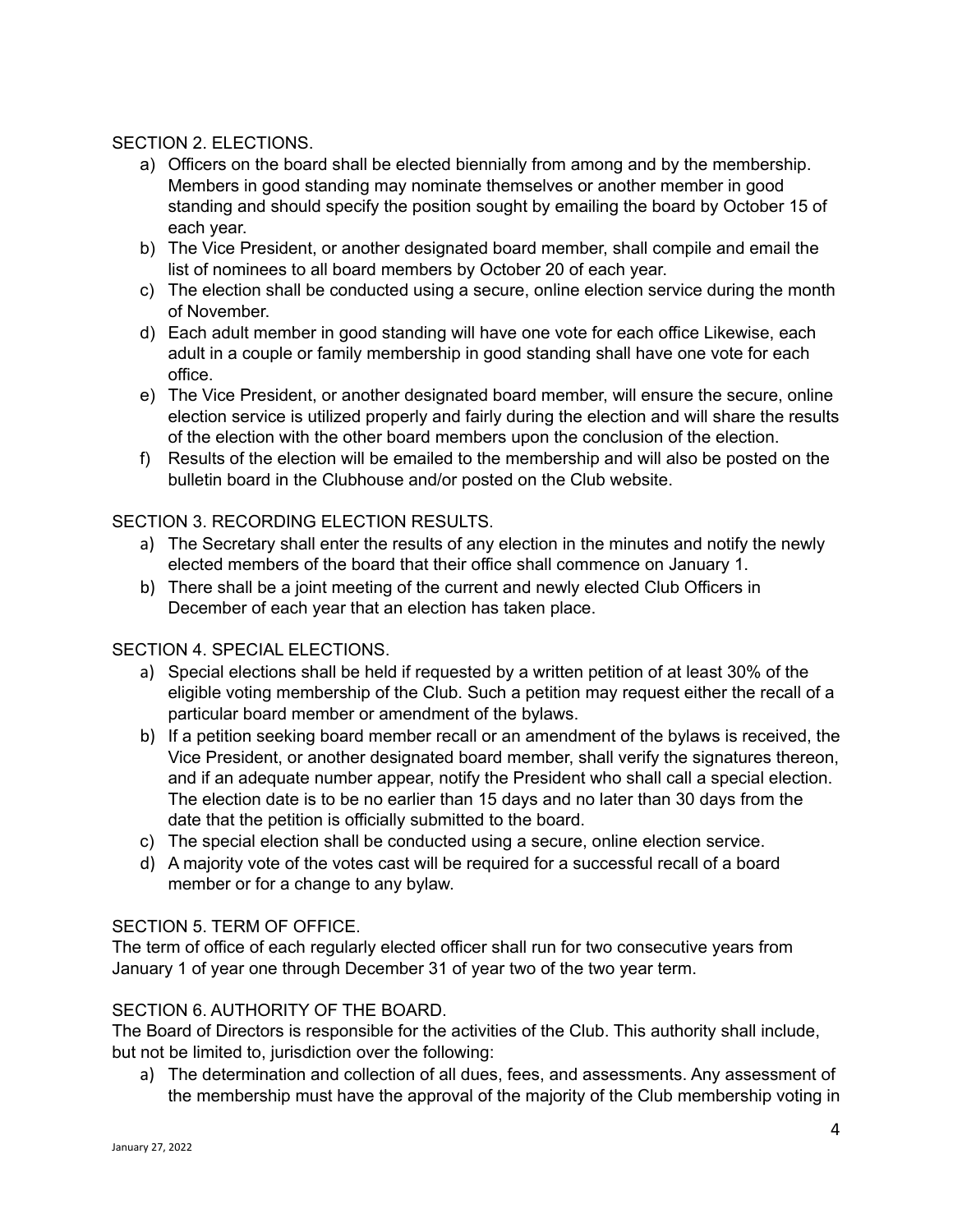a special or regular election of the membership.

- b) The expenditure of funds, notwithstanding Article III, Section 3, herein above.
- c) The use and management of Club facilities and equipment. The following activities are not allowed on the tennis courts, in the clubhouse, or anywhere on the UCRC premises:
- a. Skateboarding
- b. Bicycling
- c. Pickleball
- d. Rollerblading or roller skating
- e. Soccer
- f. Any and all activities other than tennis and tennis-related activities
- d) Suspension and revocation of memberships, including the issuance of written or verbal warnings to any member.
- e) Contracting and terminating the Club Director, Club Pros, Tennis Instructors, Clubhouse Manager and other personnel as may be required for the operation of the Club.
- f) Enter into consultations and negotiations with the City Council, City Park and Recreation authorities and any other regulatory agency.
- g) Negotiate with contractors, builders, architects and other authorities in the planning, construction, renovation and operation of the Clubhouse, courts and facilities.
- h) The board has the authority to pursue any lawful activity in furtherance of the purpose set forth in Article I, Section 2, herein above.

### SECTION 7. BOARD MEMBER REMOVAL OR VACANCY.

- a) A board member may resign by the submission of an appropriate request in writing, via hardcopy or email, to the board.
- b) A board member shall be deemed to have resigned as a member if s/he fails to attend three consecutive meetings of the board without having communicated to the board, in advance, good cause for such absences.
- c) A director shall be subject to removal, with cause, at a meeting called for that purpose and by a majority vote of the existing members of the board.
- d) A vacancy on the board, or any office thereof, will be filled by appointment and by a majority vote of the existing members of the board. The appointee will fulfill the remaining term of office or until a successor has been elected.

# **ARTICLE V. CLUB OFFICERS**

### SECTION 1. PRESIDENT

- a) The President shall preside at all meetings and preserve such decorum as will facilitate the business of the meeting. S/he may vote on all matters before the board for consideration.
- b) S/he shall enforce the provisions of the bylaws. S/he shall decide all questions of procedure with respect to board meetings, subject to being overruled by the affirmative vote of a majority of the other board members
- c) S/he shall appoint all committees or chairmanships not otherwise provided for in the bylaws.
- d) S/he shall call all special meetings of the board and of the membership where required by these bylaws to do so.
- e) With the approval of the majority of the board members, s/he shall appoint the regular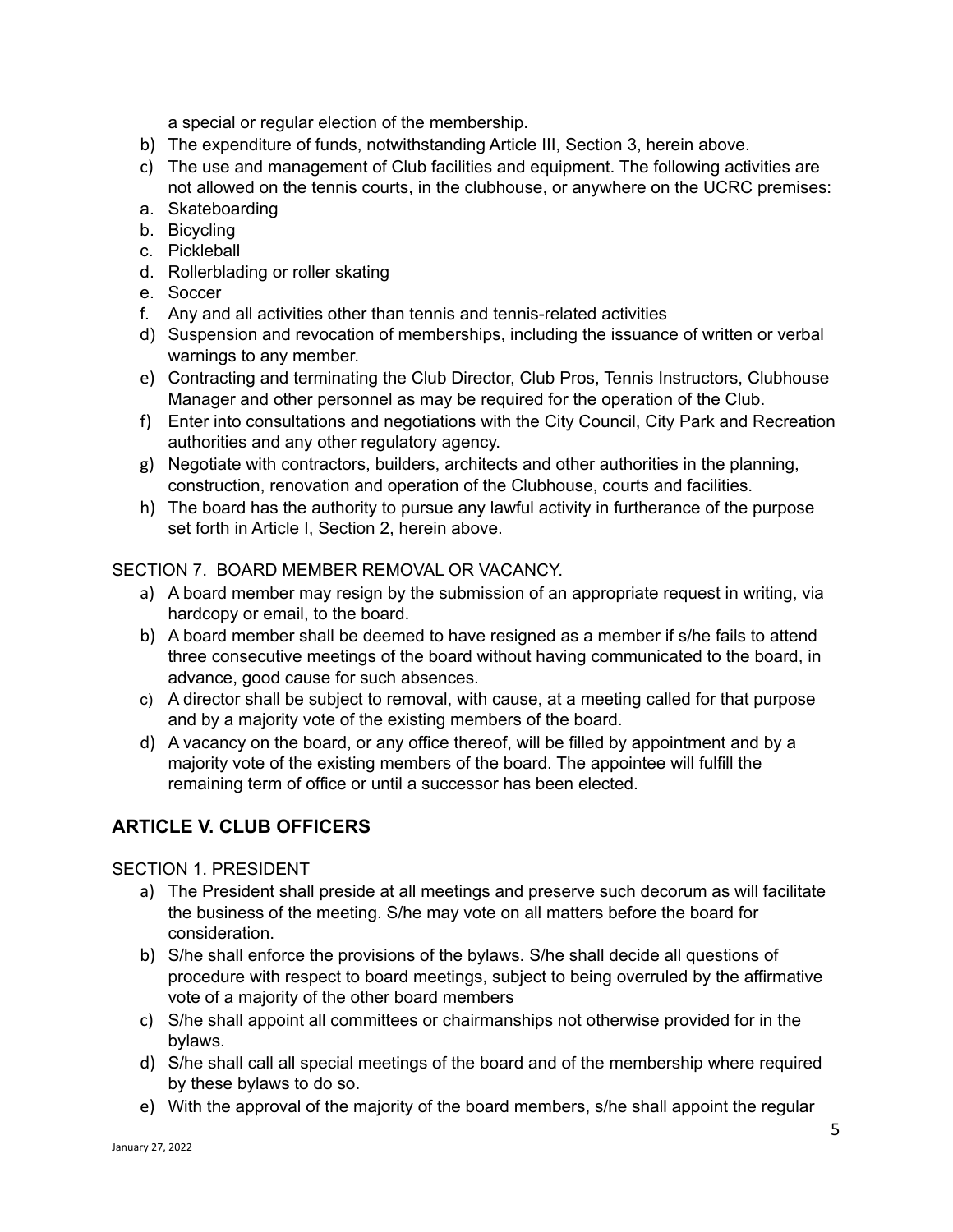standing committees as hereinafter provided.

f) S/he shall be the representative, if requested, at community meetings or at any other such forums. If s/he is not able to personally attend such a meeting, s/he may designate a representative to attend in lieu of personal appearance.

### SECTION 2. VICE PRESIDENT.

- a) It is the duty of the Vice President to exercise all the functions of the office of the President during the absence or disability of the President. S/he shall perform such other duties as may, from time to time, be assigned by the President.
- b) The Vice President, or another designated board member, shall also oversee the election of new officers and present the slate to the other board members.

### SECTION 3. SECRETARY

The Secretary shall be responsible for maintaining the files, giving notice of and keeping the minutes of the meetings. S/he shall perform such other duties as may, from time to time, be assigned by the President.

### SECTION 4. TREASURER

- a) The Treasurer shall account for all club funds, including monies from the Pro Shop/Clubhouse and shall deposit all sums in a depository selected by him and approved by the board. S/he shall keep a true and accurate account of the financial condition of the Club.
- b) S/he shall co-sign with the President or Vice President all checks, drafts, notes and orders for the payment of monies as approved by the board. In the event, the Treasurer for any reason is unavailable to co-sign, the President and Vice President may co-sign and advise the Treasurer of such action.
- c) S/he shall submit and distribute a written report to all members of the board at each meeting summarizing the status of the Club's financial state including all income and disbursements made since the last board meeting. One copy of this report is to be posted at the Clubhouse and/or posted on the Club website. The report should also be distributed to the appropriate staff of the City of San Diego Parks and Recreation Department, upon their request.
- d) S/he shall serve with bond paid for by the club

# **ARTICLE VI. MEETINGS**

SECTION 1. TIME, PLACE AND MANNER.

- a) Board meetings shall be held no fewer than once per quarter on the first Wednesday in March, June, September, and December for the purpose of transacting such business as may come before the Board.Meetings can be held in-person or remotely via phone or video conferencing (Zoom, FaceTime, Google, Teams, etc.). A meeting announcement shall be posted at the Clubhouse and/or on the Club website not less than 10 nor more than 30 days prior to the day of such meeting.
- b) Special Board meetings may be called from time to time by the President and can be held in-person or via phone or video conferencing (Zoom, FaceTime, Google, Teams, etc.). A meeting announcement shall be delivered by mail or via email to each Board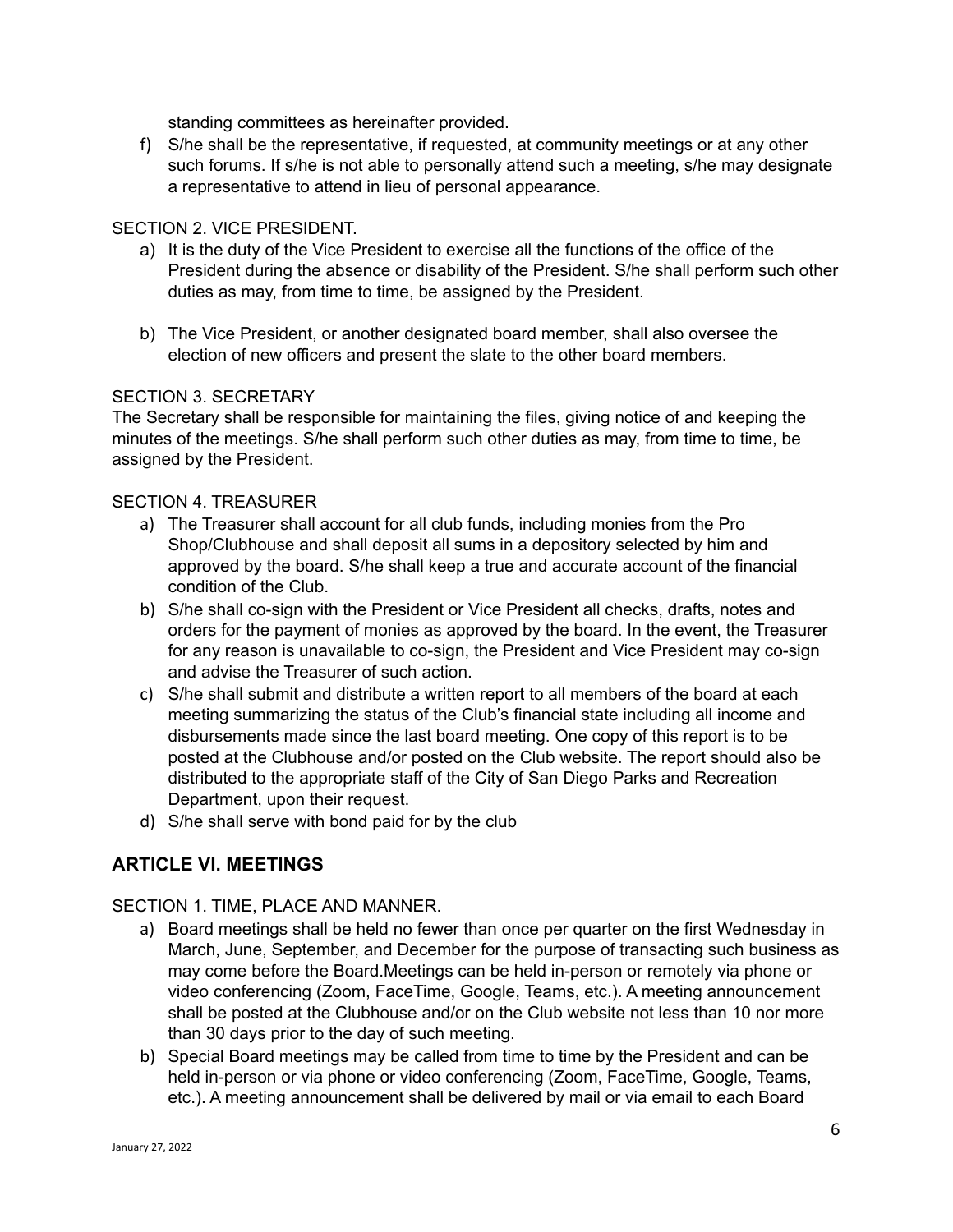member and also shall be posted at the Clubhouse and/or on the Club website not less than five, nor more than 30 days prior to the day of such meeting.

c) Special Board meetings must be called by the President upon written request, including by email, of 30% of the board members. A meeting announcement shall be delivered by mail or via email to each Board member and also shall be posted at the Clubhouse and/or on the Club website not less than five, nor more than 30 days prior to the day of such meeting.

### SECTION 2. ATTENDANCE.

- a) Any board member may invite any person to these meetings for the purpose of providing beneficial information to the board.
- b) Any member of the Club may attend these meetings, in person or remotely if the meeting is being conducted remotely, but may not vote and may not voice their opinion on any issue unless he is recognized by the chair.
- c) If desired, the President, or another board member conducting the meeting, may declare an executive session of the board, and at such a time only board members will be present, except that specified persons may be requested to be present.

## SECTION 3. ORDER OF BUSINESS.

- a) Meeting called to order.
- b) Reading and approval of minutes of the previous meeting.
- c) Reports of Officers and Committees.
- d) Financial Reports.
- e) Old Business.
- f) New Business, including discussion and time for members to address the board.
- g) Adjournment.

### SECTION 4. QUORUM.

A quorum for the transaction of business by the board shall be a majority of the board members. In the event that a majority of the board members are not present, no decisions affecting the expenditures of money are valid unless agreed upon by a unanimous vote. All actions of the board shall require the affirmative vote of a majority of the board members.

### SECTION 5. RULES, MOTIONS AND VOTING.

- a) Robert's Rules of Order shall guide all regular and special meetings of the Club.
- b) The President may entertain a motion from any board member to bring a question to the floor. Motions and voting may occur in-person, via phone, or via video conferencing. Each of the board positions shall have one vote. There shall be no proxy voting. A majority vote of the board members is required to approve a motion.

#### SECTION 6. INFORMAL ACTION.

Any action required to be taken, or which may be taken, at a meeting may be taken without a meeting and without prior notice if a consent in writing, or via email, setting forth the action so taken, is signed by the directors with respect to the subject matter of the vote.

SECTION 7. CONTESTING BOARD DECISIONS.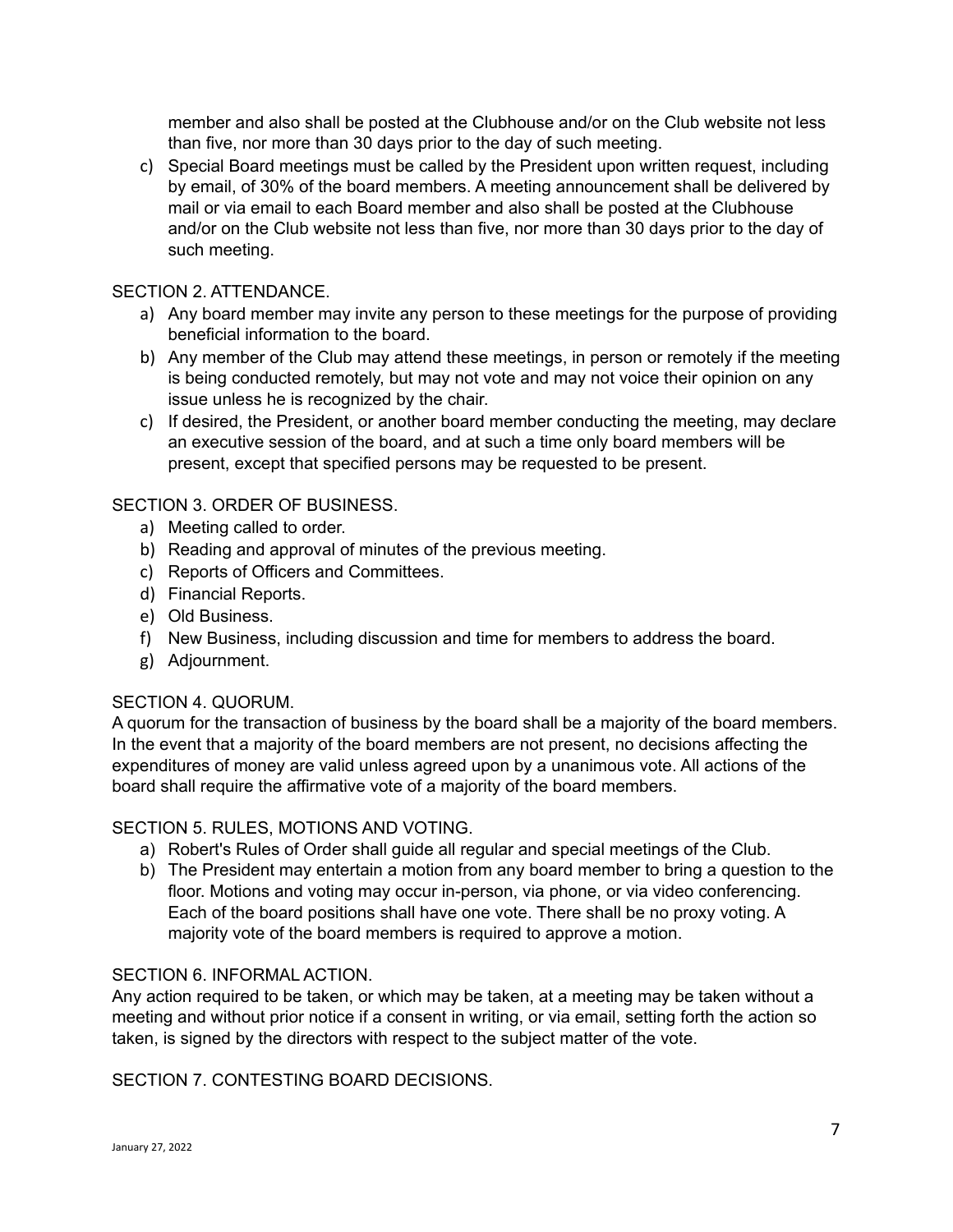A decision by the board may be contested by a petition signed by at least 30% of the members. On receipt of such a petition, the board will meet in special session at the earliest practical time to reconsider the issue(s) raised by the petition. If the board believes that the original decision was not fully justified, it may amend its previous decision by adopting an appropriate motion; otherwise, the original decision will stand as passed.

### SECTION 8. AUDIT.

If desired by the Board or requested by a petition signed by at least 30% of the members, a special audit of the books and records relating to all finances shall be conducted.

### SECTION 9. FILES AND RECORDS.

The Club bylaws, meeting minutes and annual financial and other pertinent documents files and records shall be made available, upon approval of the board, to any member desiring to see them at a time convenient to an elected officer of the board, but within a reasonable time. Minutes and financial records shall be kept for at least five years.

### SECTION 10. SPECIAL SESSIONS.

A special membership meeting shall also be called at the request of the board or upon written request of 30% of the members. If practical, this meeting shall be held within 30 days thereafter; the date, time, place or manner and issues to be discussed being announced in writing 15 days in advance of the meeting. Only those issues announced will be brought up for discussion.

# **ARTICLE VII. COMMITTEES**

### SECTION 1. DESIGNATED COMMITTEES

- a) The Club may have one or more Standing or Ad Hoc Committees as deemed necessary by the board.
- b) Each committee shall consist of a Chairperson and other members as may be deemed advisable. Committees should be appointed on a calendar year, or Ad Hoc basis as desired by the board.

# **ARTICLE VIII. MISCELLANEOUS**

### SECTION 1. AMENDMENTS TO BYLAWS

- a) These bylaws may be amended, altered, or repealed by the Board of Directors by a majority of a quorum vote at any regular or special meeting. The text of the proposed change shall be distributed to all board members via email prior to the meeting where amendments are voted on.
- b) Amendments may be originated by the board or by any club member who submits their proposal to the board endorsed by at least 30% of the members.

#### SECTION 2. GENDER

Any reference in these bylaws to gender shall be non-binary.

### SECTION 3. INDEMNIFICATION

Any officer or director who is involved in litigation by reason of his or her position as a director or officer of this organization shall be indemnified and held harmless by the organization to the